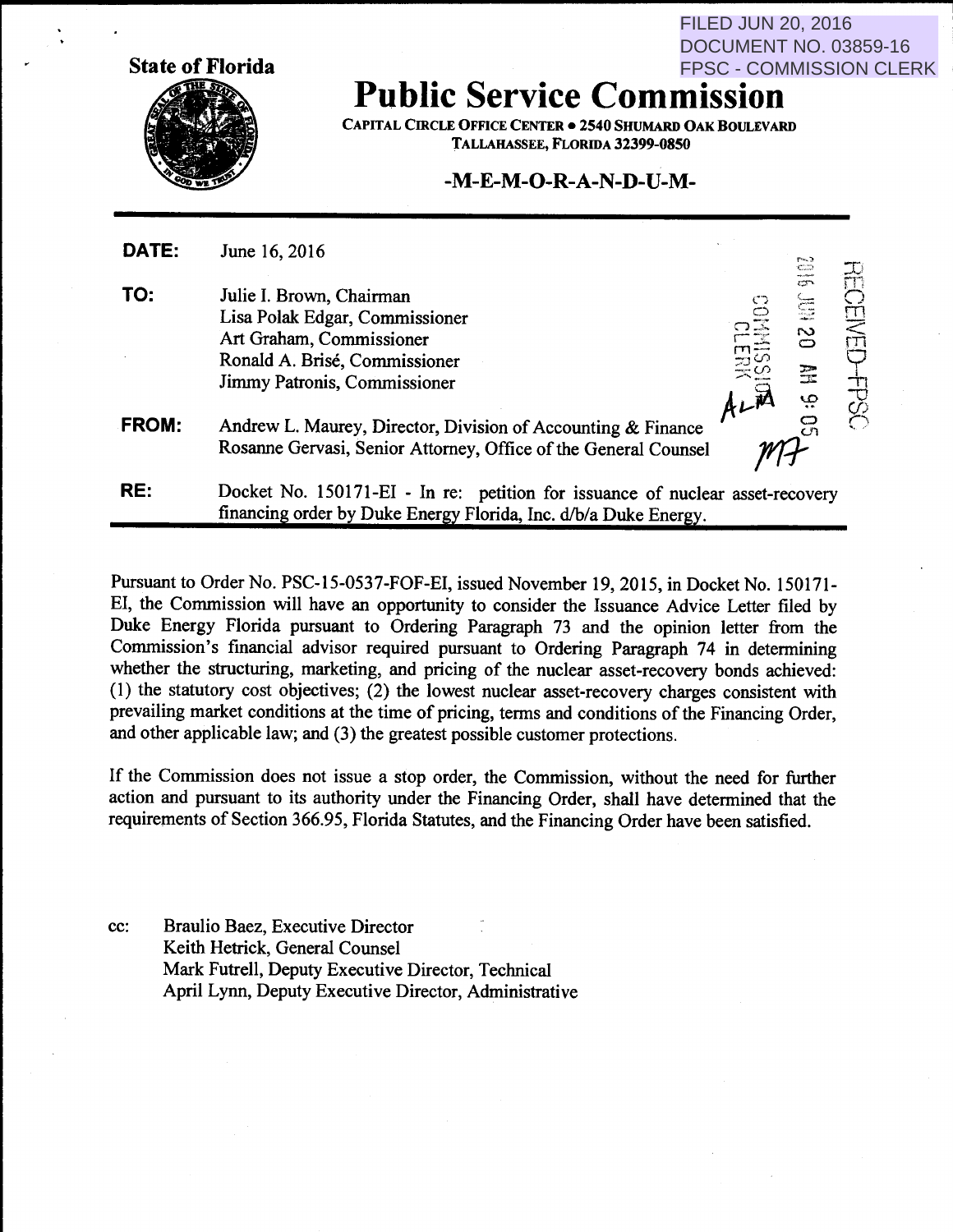# **Florida Financin**

1. Total financing cost of 2.72% represents the LOWEST COST in the history of Investor-Owned Utility Project Finance securitizations

SABER PARTNERS.u.

- 2. LARGEST financing with the LONGEST maturity of this type to have come to market to date
- 3. Investors bought Duke Energy Florida's Project Finance bonds at interest rate levels that were in line with US Agency securities such as TVA, FNMA and FHLB and some of the largest, highest rated (Aaa) global corporation and Exxon.
- 4· The transaction benefited from an extensive investor education which included over 110 investors and where Duke Energy and Saber and Commission Staff were actively involved with the discussions

1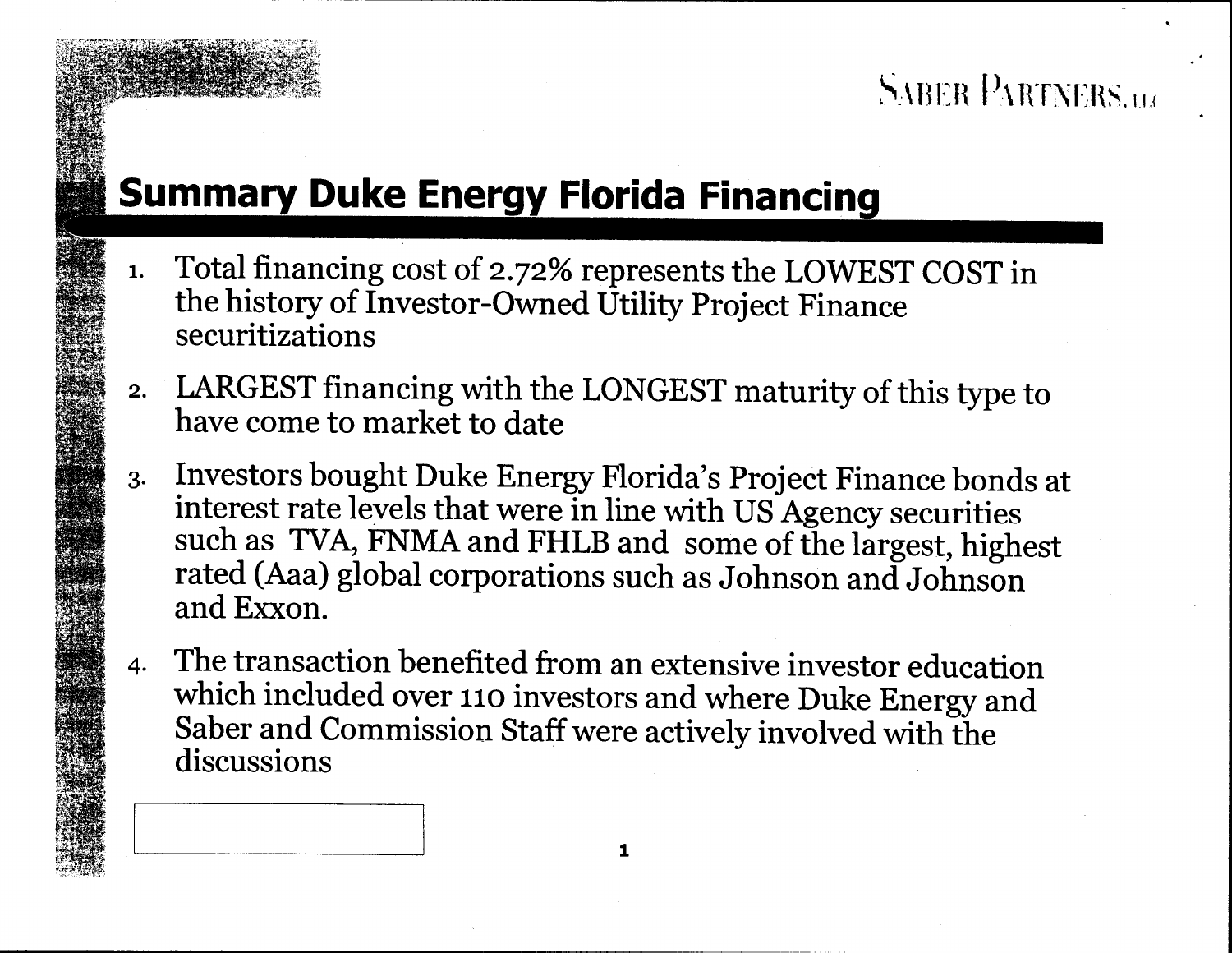## DEF vs 2010-2015 RRBs: Interest Rate Spread To AAA/Aaa US Agencies Interest Rate Curve

**SABER PARTNERS.u.** 

All five DEF Series are BELOW the historical average RRB spreads to US Agencies, a common  $\bullet$ AAA comparable security for investor-owned utility RRBs

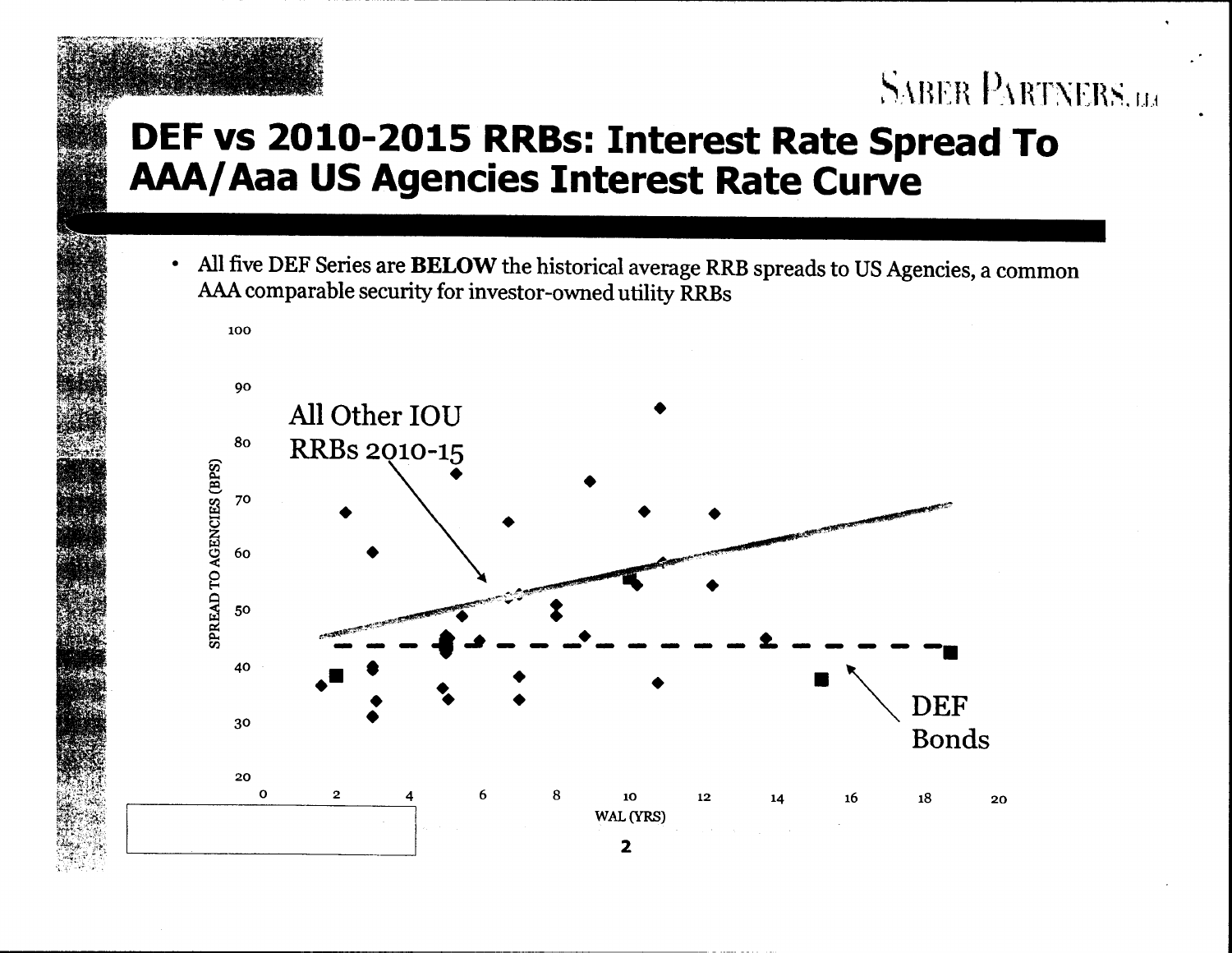## DEF 2035 Series (18.7yr WAL): Current Market Aaa Comparables

Investors bought Duke Energy Florida Project Finance's bonds at this maturity at interest  $\bullet$ rate levels that were in line with US Agency securities such as FNMA and FHLB and some of the largest, highest rated global corporations such as Johnson and Johnson and Exxon.



2035 Series Comparables (18.7yr WAL)

**SABER PARTNERS.us** 

3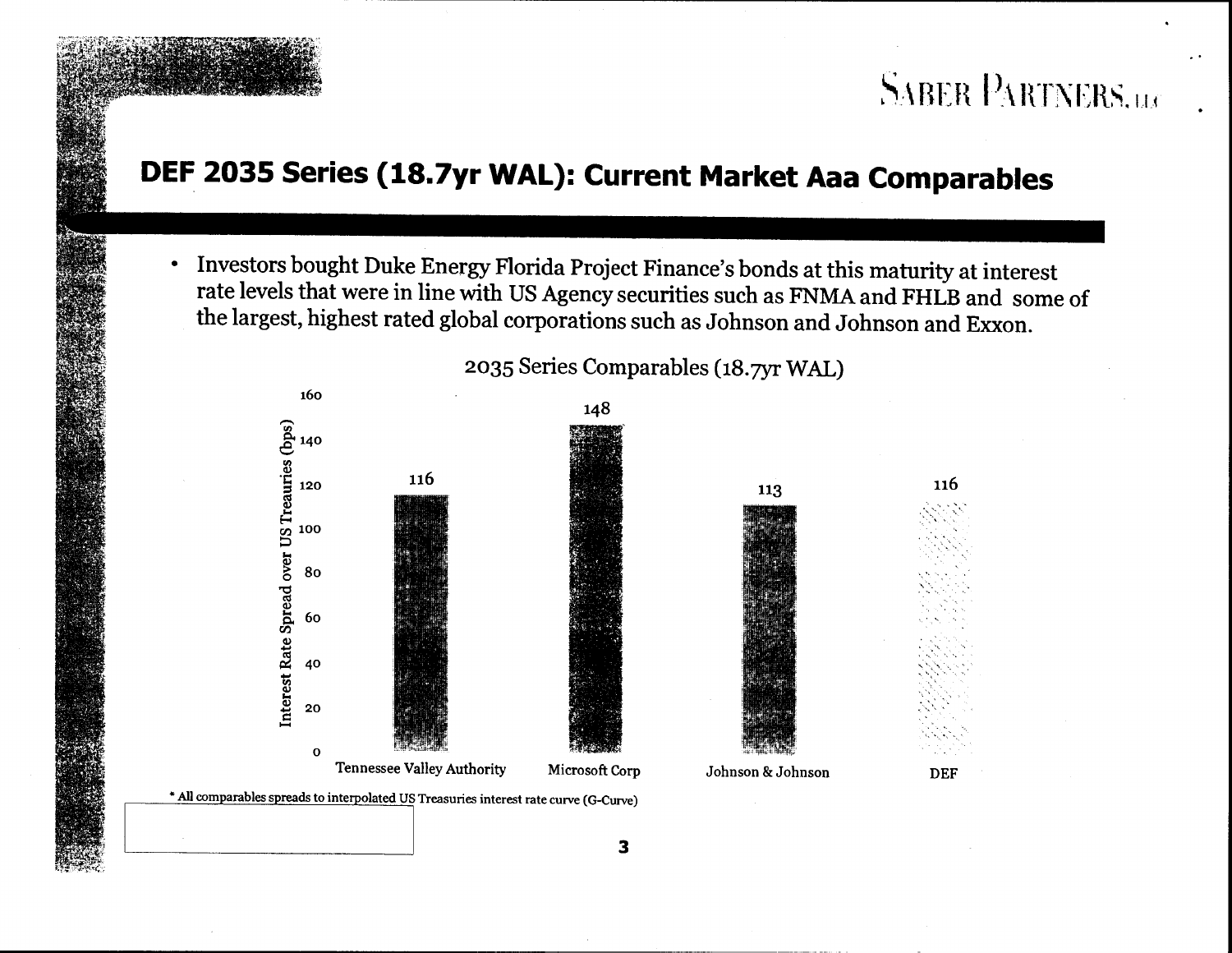| (\$ millions)                                                        | 2013 Settlement (20 yr) | Securitization (20 yr).<br>January 2016 Closing<br>$-1/31/15$ int. Rates | Securitization (20 yr)<br>January 2016 Closing<br>1% Int. Rate Sensitivity |
|----------------------------------------------------------------------|-------------------------|--------------------------------------------------------------------------|----------------------------------------------------------------------------|
| <b>Projected CR3 Regulatory Asset</b><br>Recovery:                   | 1,350 (A)               | 1,350<br>(A)                                                             | 1,350<br>(A)                                                               |
| Principal                                                            | 1,350                   | 1,350                                                                    | 1,350                                                                      |
| <b>Equity Return (Pretax)</b>                                        | 884 (B)                 |                                                                          |                                                                            |
| <b>Interest on Financing</b>                                         | 426 (B)                 | 449<br>(C)                                                               | 614<br>(D)                                                                 |
| <b>Securitization Servicing Fees</b>                                 |                         | 60                                                                       | 60                                                                         |
| <b>Total Amount Recovered From Customer</b>                          | 2,660                   | 1,859                                                                    | 2,024                                                                      |
| <b>Customer Savings compared to 2013 Settlement (nominal)</b>        |                         | (802)                                                                    | (636)                                                                      |
| <b>Customer Savings compared to 2013 Settlement (NPV)</b>            |                         | (608)                                                                    | (504)                                                                      |
| Revenue - Yr 1                                                       | 177                     | 93                                                                       | 101                                                                        |
| Residential Rate (\$/mwh) - Yr 1                                     | \$5.33                  | \$2.91                                                                   | \$3.16                                                                     |
| Residential Rate (\$/mwh) - Yr 1 Savings Compared to 2013 Settlement |                         | (52.42)                                                                  | (52.17)                                                                    |

------------------------------------------------------------------------

 $\Delta$ 

 $\bullet$ 

 $\bullet$ 

(B) Assumes recovery per the terms of the 2013 Revised and Restated Stipulation and Settlement Agreement

(C) 20 Year securitization assumes 1/31/15 interest rates averaging 2.625% on 4 tranches with varying maturities

(D) 20 Year securitization with 1% sensitivity assumes interest rates averaging 3.625% on 4 tranches with varying maturities